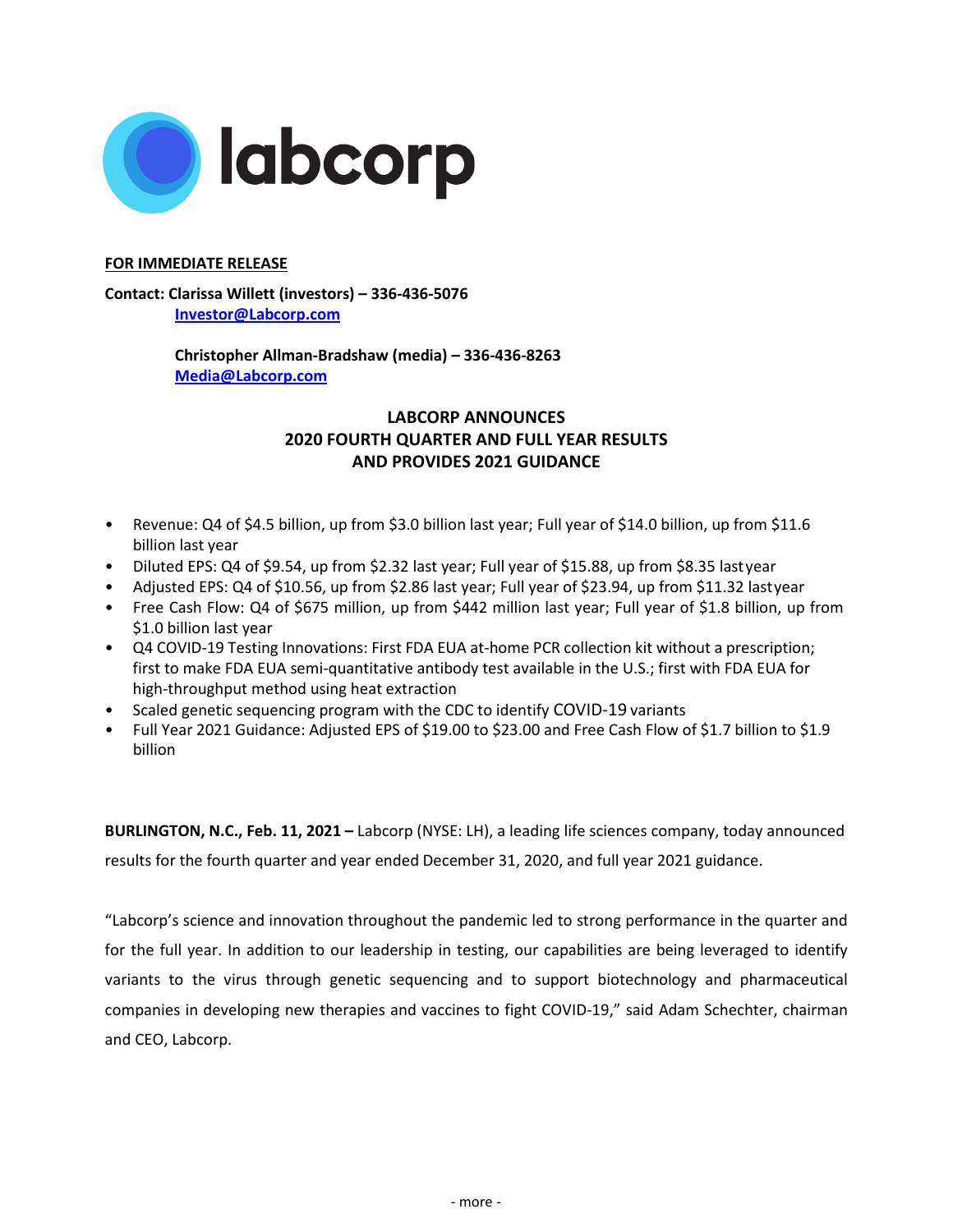"We are encouraged about the future of our base business. In the fourth quarter, our base diagnostics business continued to improve as more people focused on managing their health and chronic conditions. Our drug development business also grew and delivered strong quarterly performance, with a book-to-bill of 1.43 on a trailing twelve-month basis driven by strong demand across therapeutic areas.

I want to thank our over 75,000 employees worldwide who have tirelessly served our clients and patients during the pandemic. We are entering 2021 with a renewed commitment to advancing health on a global basis."

Labcorp made substantial progress on its strategic priorities in 2020, which was a transformational year for the company:

- **Accelerated growth through the power of our platform**: Brought Labcorp's combined science, technology and innovation capabilities to market quickly. Labcorp was the first to receive an FDA Emergency Use Authorization ("EUA") to launch several COVID-19 PCR tests, including the Pixel by Labcorp at-home COVID-19 specimen collection kit for PCR testing, which also received the first EUA to be available through retail without a prescription, and helped bring multiple treatments and vaccines to market in record time. Our science and technology are also being leveraged to genetically sequence thousands of virus samples each week to identify variants that can inform future vaccines and treatments.
- **Advanced our leadership position in oncology**: Expanded Labcorp's leadership through strategic partnerships in oncology testing, major customer wins in late-stage clinical trials and the addition of leaders in the field to further build our Enterprise Oncology team.
- **Integrated artificial intelligence, data, digitization and analytics across our business**: Increased COVID-19 testing capacity through the use of robotics and technology, and developed proprietary insight and analytics capabilities for clients to improve their operations, guide patient care and support clinical trials across a larger number of programs and therapeutic areas.
- **Put customers at the center of all that we do**: Broadened access of COVID-19 testing to millions of people through hospitals, pharmacies, employers, physicians, drive thrus, and our Pixel by Labcorp at-home collection kit; responded to customer demand by rapidly increasing testing capacity to 275,000 COVID-19 PCR tests per day; delivered test results quickly and more easily through our websites and patient apps; and made testing affordable, charging no upfront out-of-pocket costs to consumers who needed a COVID-19 test.
- **Evaluated and executed on high-growth opportunities**: Focused on deploying shareholder capital to grow the company's business in diagnostic testing through targeted lab acquisitions, and accelerated wins in clinical trials with the addition of digital and mobile technology capabilities through the acquisitions of GlobalCare and SnapIOT.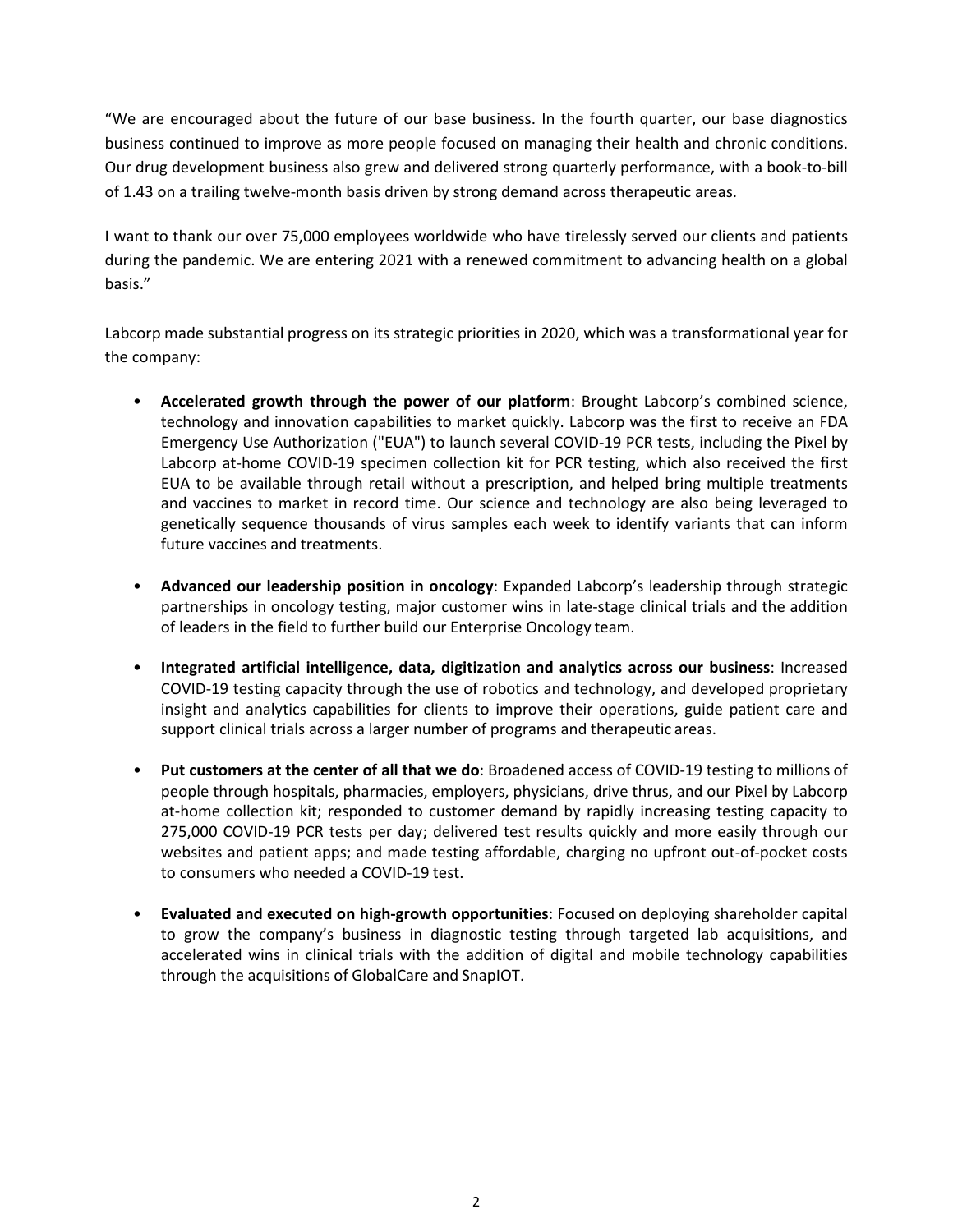### **Consolidated Results**

#### *Fourth Quarter Results*

Revenue for the quarter was \$4.49 billion, an increase of 52.0% over \$2.95 billion in the fourth quarter of 2019. The increase in revenue was due to organic growth of 50.1%, acquisitions of 0.9%, and favorable foreign currency translation of 1.0%. The 50.1% increase in organic revenue includes a 46.4% contribution from COVID-19 Testing and a 3.7% increase in the company's organic Base Business. "Base Business" includes the company's business operations except for PCR and antibody COVID-19 testing ("COVID-19 Testing"). The increase in organic Base Business includes the negative impact from lower Medicare and Medicaid pricing as a result of PAMA of (0.6%).

Operating income for the quarter was \$1,293.2 million, or 28.8% of revenue, compared to \$336.4 million, or 11.4%, in the fourth quarter of 2019. The increase in operating income and margin was primarily due to COVID-19 Testing, organic Base Business growth, acquisitions, and LaunchPad savings, partially offset by the negative impact from PAMA of (\$18.3) million and higher personnel costs. The company recorded amortization, restructuring charges, and special items, which together totaled \$136.3 million in the quarter, compared to \$85.6 million during the same period in 2019. This increase was primarily due to COVID-19 related costs and increased amortization. Adjusted operating income (excluding amortization, restructuring charges, and special items) for the quarter was \$1,429.5 million, or 31.8% of revenue, compared to \$422.0 million, or 14.3%, in the fourth quarter of 2019.

Net earnings for the quarter were \$938.3 million, compared to \$227.1 million in the fourth quarter of 2019. Diluted EPS were \$9.54 in the quarter, up from \$2.32 in the same period in 2019. Adjusted EPS (excluding amortization, restructuring charges, and special items) were \$10.56 in the quarter, up from \$2.86 in the fourth quarter of 2019.

Operating cash flow for the quarter was \$774.6 million, compared to \$569.8 million in the fourth quarter of 2019. The increase in operating cash flow was due to higher cash earnings, partially offset by higher working capital to support growth. In addition, operating cash flow for the fourth quarter of 2020 was reduced by \$132.1 million due to the company's decision to return the Coronavirus Aid, Relief, and Economic Security Act (CARES Act) Provider Relief Funds that the company received during the second and third quarters of 2020. Capital expenditures totaled \$99.4 million, down from \$128.2 million a year ago, despite the expenditures associated with the increase in COVID-19 Testing capacity. As a result, free cash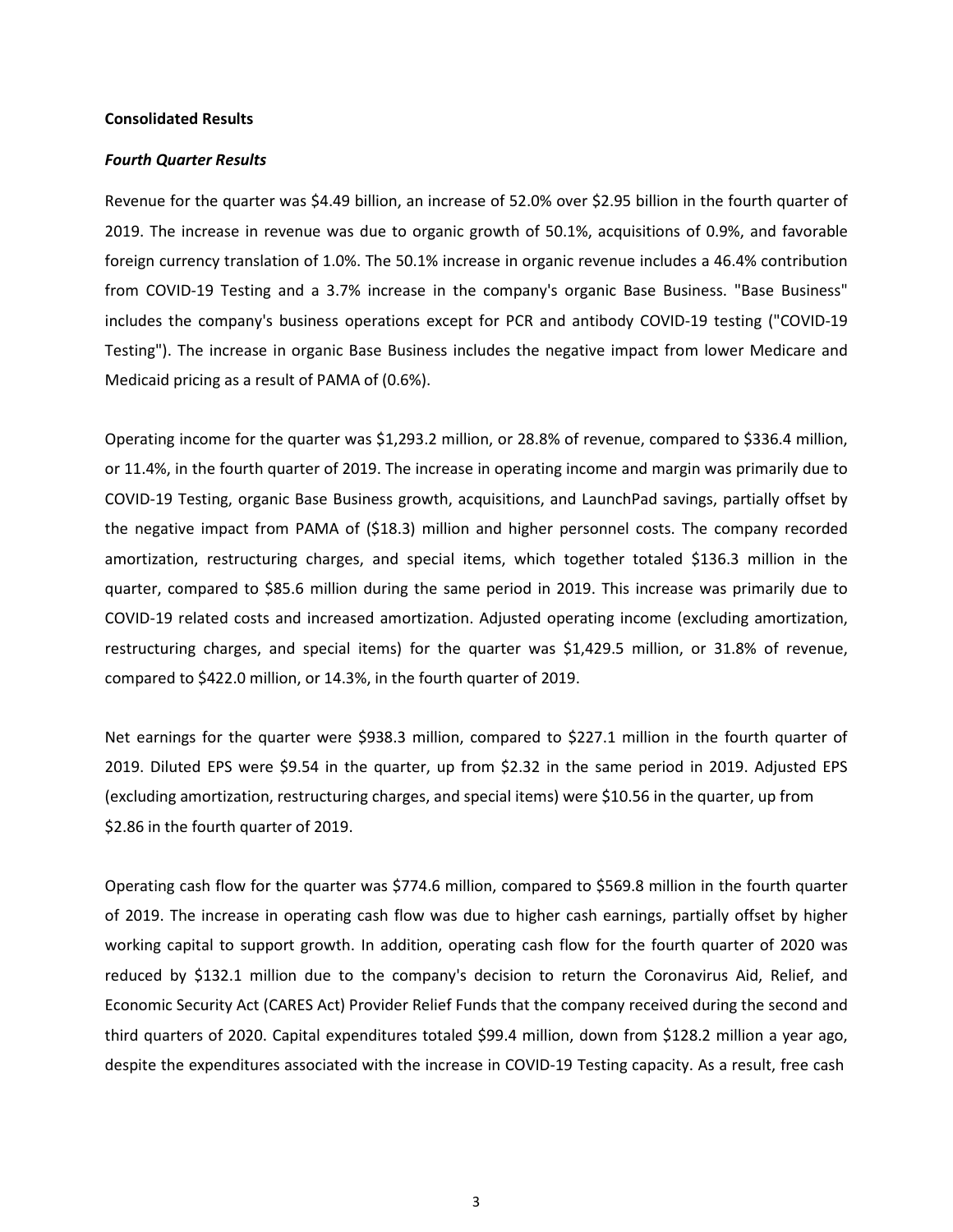flow (operating cash flow less capital expenditures) was \$675.2 million, up from \$441.6 million in the fourth quarter of 2019.

At the end of the quarter, the company's cash balance and total debt were \$1.3 billion and \$5.8 billion, respectively. During the quarter, the company invested \$58.8 million on acquisitions. As of December 31, 2020, the company had \$800.0 million of authorization remaining under its share repurchase program.

### *Full Year Results*

Revenue was \$13.98 billion, an increase of 21.0% over \$11.55 billion last year. The increase in revenue was due to organic growth of 19.0%, acquisitions of 1.8%, and favorable foreign currency translation of 0.4%, partially offset by the disposition of a business of (0.2%). The 19.0% increase in organic revenue includes the 24.1% contribution from COVID-19 Testing, partially offset by the (5.1%) reduction in the company's organic Base Business due to the pandemic. The decline in organic Base Business includes the negative impact from PAMA of (0.6%).

Operating income was \$2.45 billion, or 17.5% of revenue, compared to \$1.33 billion, or 11.5%, in 2019. The increase in operating income and margin was primarily due to COVID-19 Testing and LaunchPad savings, partially offset by the negative impact from the pandemic (including the impairments to goodwill and other assets), higher personnel costs, and (\$72.1) million from PAMA. The company recorded amortization, restructuring charges, special items, and impairments, which together totaled \$886.5 million, compared to \$380.6 million in 2019. This increase includes the \$437.4 million of COVID-19 related impairments on goodwill and other assets that the company recorded in the first quarter of 2020. In addition, the company recorded \$63.9 million of other COVID-19 related costs. Adjusted operating income (excluding amortization, restructuring charges, special items, and impairments) was \$3.33 billion, or 23.8% of revenue, compared to \$1.71 billion, or 14.8%, in 2019. The \$1.62 billion increase in adjusted operating income and 900 basis point increase in adjusted operating margin were primarily due to the increase in COVID-19 Testing and LaunchPad savings, partially offset by the reduction in the Base Business (due to the pandemic) and higher personnel costs.

Net earnings in 2020 were \$1,556.1 million, or \$15.88 per diluted share, compared to \$823.8 million, or \$8.35 per diluted share, in 2019. Adjusted EPS (excluding amortization, restructuring charges, special items, and impairments) were \$23.94, an increase of 111.5% over \$11.32 in 2019.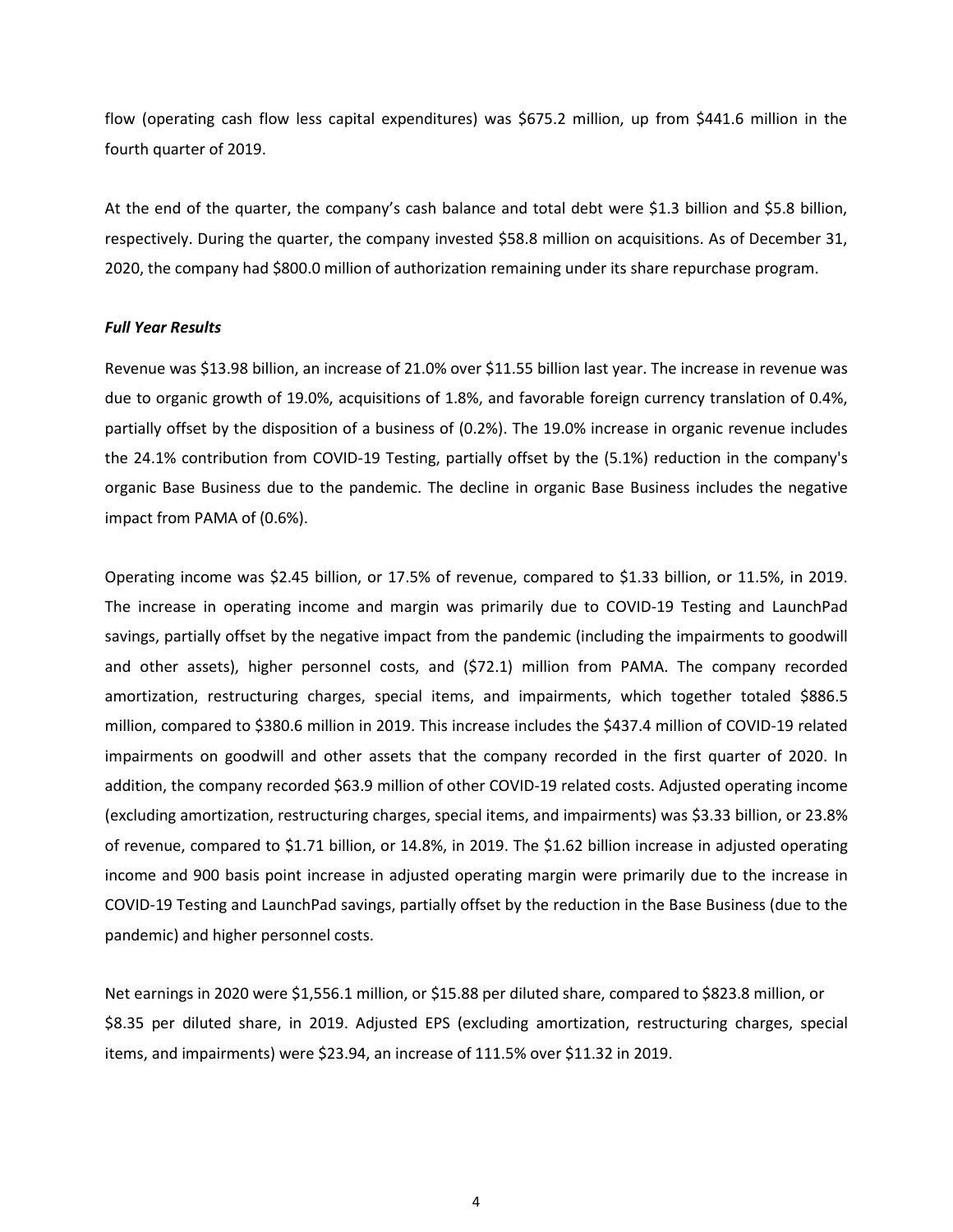Operating cash flow was \$2.14 billion, compared to \$1.44 billion in 2019. The increase in operating cash flow was due to higher cash earnings, partially offset by higher working capital to support growth. Capital expenditures totaled \$381.7 million, down from \$400.2 million in 2019, despite the expenditures associated with the increase in COVID-19 Testing capacity. As a result, free cash flow (operating cash flow less capital expenditures) was \$1.75 billion, compared to \$1.04 billion in 2019.

During the year, the company invested \$267.6 million on acquisitions, repurchased \$100.0 million of stock representing approximately 0.6 million shares, and paid down \$412.2 million of debt.

#### **Fourth Quarter Segment Results**

The following segment results exclude amortization, restructuring charges, special items, and unallocated corporate expenses. The segments that are now referred to as Diagnostics and Drug Development were formerly referred to as LabCorp Diagnostics and Covance Drug Development.

#### *Diagnostics*

Revenue for the quarter was \$3.15 billion, an increase of 79.5% over \$1.76 billion in the fourth quarter of 2019. The increase in revenue was due to organic growth of 78.5%, acquisitions of 0.9%, and favorable foreign currency translation of 0.1%. The 78.5% increase in organic revenue was due to a 78.0% contribution from COVID-19 Testing and a 0.5% increase in the Base Business, which includes the negative impact from PAMA of (1.0%). This represents the first quarter of 2020 with organic Base Business revenue growth versus prior year.

Total volume (measured by requisitions) increased by 33.9% as organic volume increased by 33.3% and acquisition volume contributed 0.6%. The organic volume growth was due to the 41.0% contribution from COVID-19 Testing demand, partially offset by a (7.7%) reduction in the Base Business volume due to the pandemic. Price / mix increased by 45.5% primarily due to COVID-19 Testing of 37.0% and organic Base Business of 8.2%, which includes the negative impact from PAMA of (1.0%). In the fourth quarter, Diagnostics achieved its highest contribution from COVID-19 Testing volume, as well as the strongest yearover-year volume in the Base Business since the pandemic began in March 2020.

Adjusted operating income for the quarter was \$1,234.4 million, or 39.1% of revenue, compared to \$277.1 million, or 15.8%, in the fourth quarter of 2019. The \$957.3 million increase in adjusted operating income and 2,340 basis point increase in adjusted operating margin were primarily due to the increase in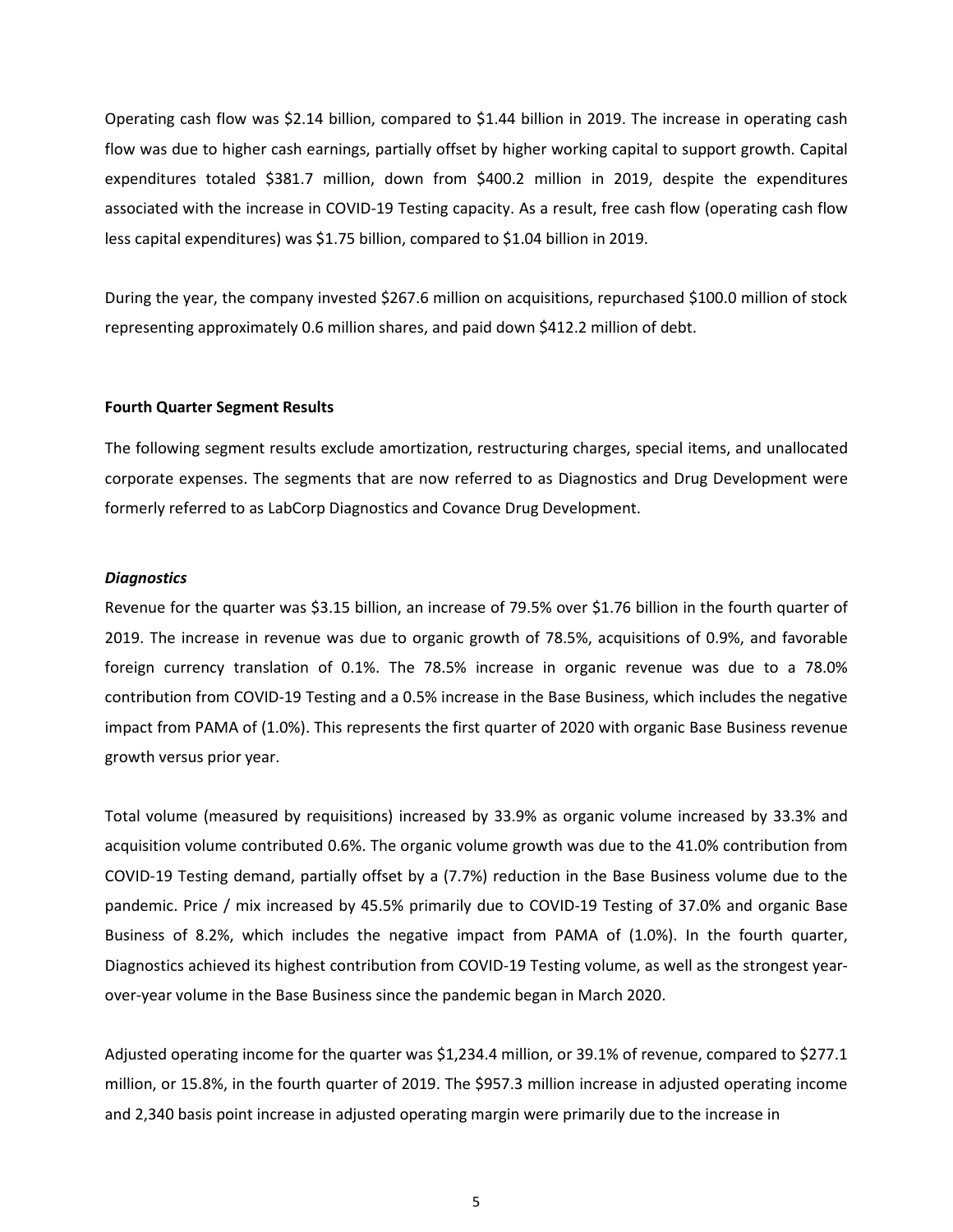COVID-19 Testing and LaunchPad savings, partially offset by the negative impact from PAMA of (\$18.3) million and higher personnel costs. The company remains on track to deliver approximately \$200 million of net savings from its three-year Diagnostics LaunchPad initiative by the end of 2021. The company continues to develop and execute new LaunchPad programs to support profitable growth in Diagnostics.

### *Drug Development*

Revenue for the quarter was \$1.40 billion, an increase of 16.4% over \$1.20 billion in the fourth quarter of 2019. The increase in revenue was due to organic growth of 13.1%, acquisitions of 0.9%, and favorable foreign currency translation of 2.3%. The 13.1% increase in organic revenue was due to an 8.4% increase in the Base Business and a 4.7% contribution from COVID-19 Testing performed through its Central Laboratories business. While continuing to be negatively impacted by the pandemic, Drug Development achieved its highest quarter of organic Base Business growth in 2020, benefiting from broad-based demand across all service lines, including COVID-19 vaccine and therapeutic work.

Adjusted operating income for the quarter was \$248.4 million, or 17.8% of revenue, compared to \$183.2 million, or 15.2%, in the fourth quarter of 2019. The \$65.2 million increase in adjusted operating income and 250 basis point increase in adjusted operating margin were primarily due to COVID-19 Testing, organic Base Business demand, and LaunchPad savings, partially offset by higher personnel costs. The company achieved its goal to deliver approximately \$150 million of net savings from its three-year Drug Development LaunchPad initiative. While the target was achieved, the company continues to develop and execute new LaunchPad programs to support profitable growth in Drug Development.

Net orders and net book-to-bill during the trailing twelve months were \$6.96 billion and 1.43, respectively. Backlog at the end of the quarter was \$13.76 billion, compared to \$12.46 billion last quarter, and the company expects approximately \$4.5 billion of its backlog to convert into revenue in the next twelve months.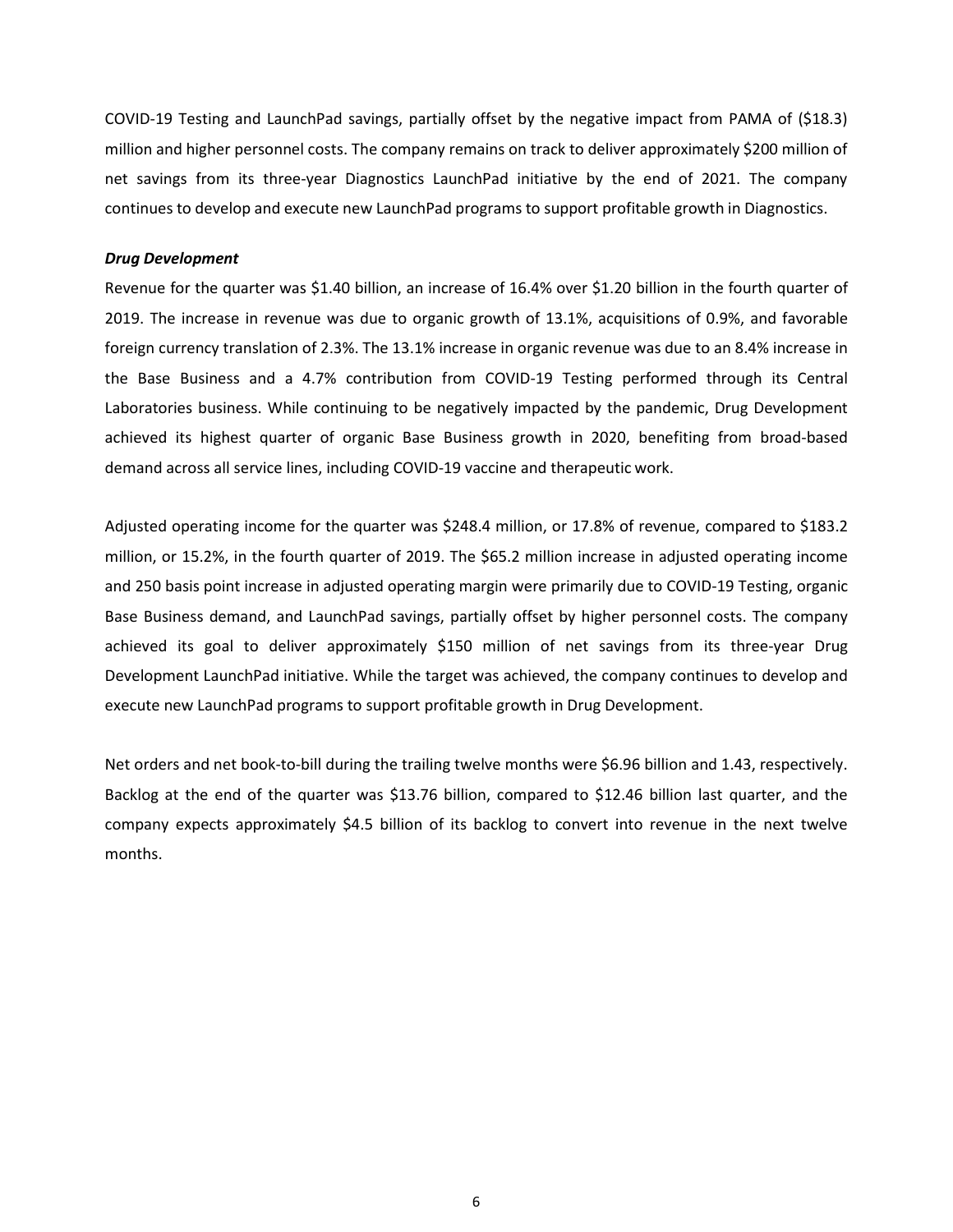## **Outlook for 2021**

The following guidance assumes foreign exchange rates effective as of December 31, 2020 for the full year. Enterprise level guidance includes the estimated impact from currently anticipated capital allocation, including acquisitions and share repurchases.

## *(Dollars in billions, except per share data)*

| <b>Results</b>                        |              |  | 2021 Guidance |                  |       |             |  |  |
|---------------------------------------|--------------|--|---------------|------------------|-------|-------------|--|--|
|                                       | 2020         |  | Low           |                  |       | <b>High</b> |  |  |
| Revenue                               |              |  |               |                  |       |             |  |  |
| Total Labcorp Enterprise (1)(2)       | \$13.98      |  |               | $(1.0\%)$        |       | 4.5%        |  |  |
| Base Business <sup>(2)</sup>          | \$11.19      |  |               | 11.0%            | 13.5% |             |  |  |
| COVID-19 Testing <sup>(2)</sup>       | \$<br>2.78   |  |               | $(50.0\%)$       |       | (35.0%)     |  |  |
| Total Diagnostics <sup>(3)</sup>      | \$<br>9.25   |  |               | (7.5%)           |       | $(0.5\%)$   |  |  |
| <b>Base Business</b>                  | \$<br>6.47   |  |               | 11.0%            |       | 14.0%       |  |  |
| COVID-19 Testing                      | \$<br>2.78   |  |               | (50.0%)          |       | (35.0%)     |  |  |
| Total Drug Development <sup>(4)</sup> | \$<br>4.88   |  |               | 8.0%             |       | 10.5%       |  |  |
| <b>Base Business</b>                  | \$<br>4.76   |  |               | 9.5%             |       | 12.0%       |  |  |
|                                       |              |  |               |                  |       |             |  |  |
| <b>Adjusted EPS</b>                   | \$.<br>23.94 |  |               | $$19.00 \$23.00$ |       |             |  |  |
| Free Cash Flow <sup>(5)</sup>         | \$<br>1.75   |  | \$            | $1.70 \;$ \$     |       | 1.90        |  |  |

*(1) 2021 Guidance includes a benefit from foreign currency translation of 0.9%.*

*(2) Enterprise level revenue is presented net of intersegment transaction eliminations, including Drug Development COVID-19 Testing revenue.*

*(3) 2021 Guidance includes a benefit from foreign currency translation of 0.1%.*

*(4) 2021 Guidance includes a benefit from foreign currency translation of 2.2%.*

*(5) Free Cash Flow consists of operating cash flow less capital expenditures.*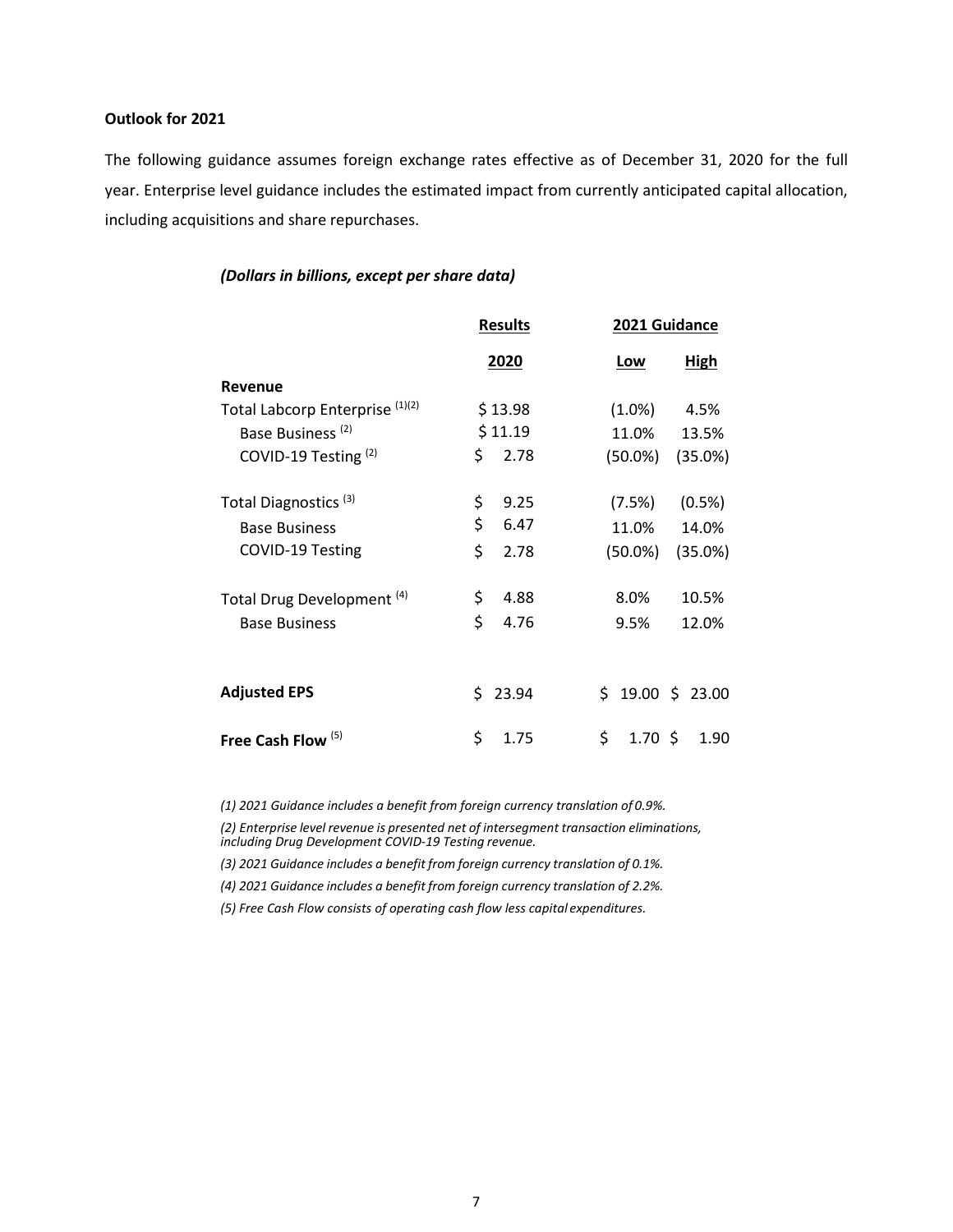### **Use of Adjusted Measures**

The company has provided in this press release and accompanying tables "adjusted" financial information that has not been prepared in accordance with GAAP, including adjusted net income, adjusted EPS (or adjusted net income per share), adjusted operating income, adjusted operating margin, free cash flow, and certain segment information. The company believes these adjusted measures are useful to investors as a supplement to, but not as a substitute for, GAAP measures, in evaluating the company's operational performance. The company further believes that the use of these non-GAAP financial measures provides an additional tool for investors in evaluating operating results and trends, and growth and shareholder returns, as well as in comparing the company's financial results with the financial results of other companies. However, the company notes that these adjusted measures may be different from and not directly comparable to the measures presented by other companies. Reconciliations of these non-GAAP measures to the most comparable GAAP measures and an identification of the components that comprise "special items" used for certain adjusted financial information are included in the tables accompanying this press release.

The company today is providing an investor relations presentation with additional information on its business and operations, which is available in the investor relations section of the company's website at [http://www.labcorp.com. A](https://www.labcorp.com/)nalysts and investors are directed to the website to review this supplemental information.

A conference call discussing Labcorp's quarterly results will be held today at 9:00 a.m. ET and is available by dialing 877-898-8036 (720-634-2811 for international callers). The conference ID is 7378794. A telephone replay of the call will be available through Feb. 25, 2021, and can be heard by dialing 855-859- 2056 (404-537-3406 for international callers). The conference ID for the replay is 7378794. A live online broadcast of Labcorp's quarterly conference call on Feb. 11, 2021, will be available at Labcorp [Investor](https://ir.labcorp.com/)  [Relations website](https://ir.labcorp.com/) beginning at 9:00 a.m. ET. This webcast will be archived and accessible through Jan. 28, 2022.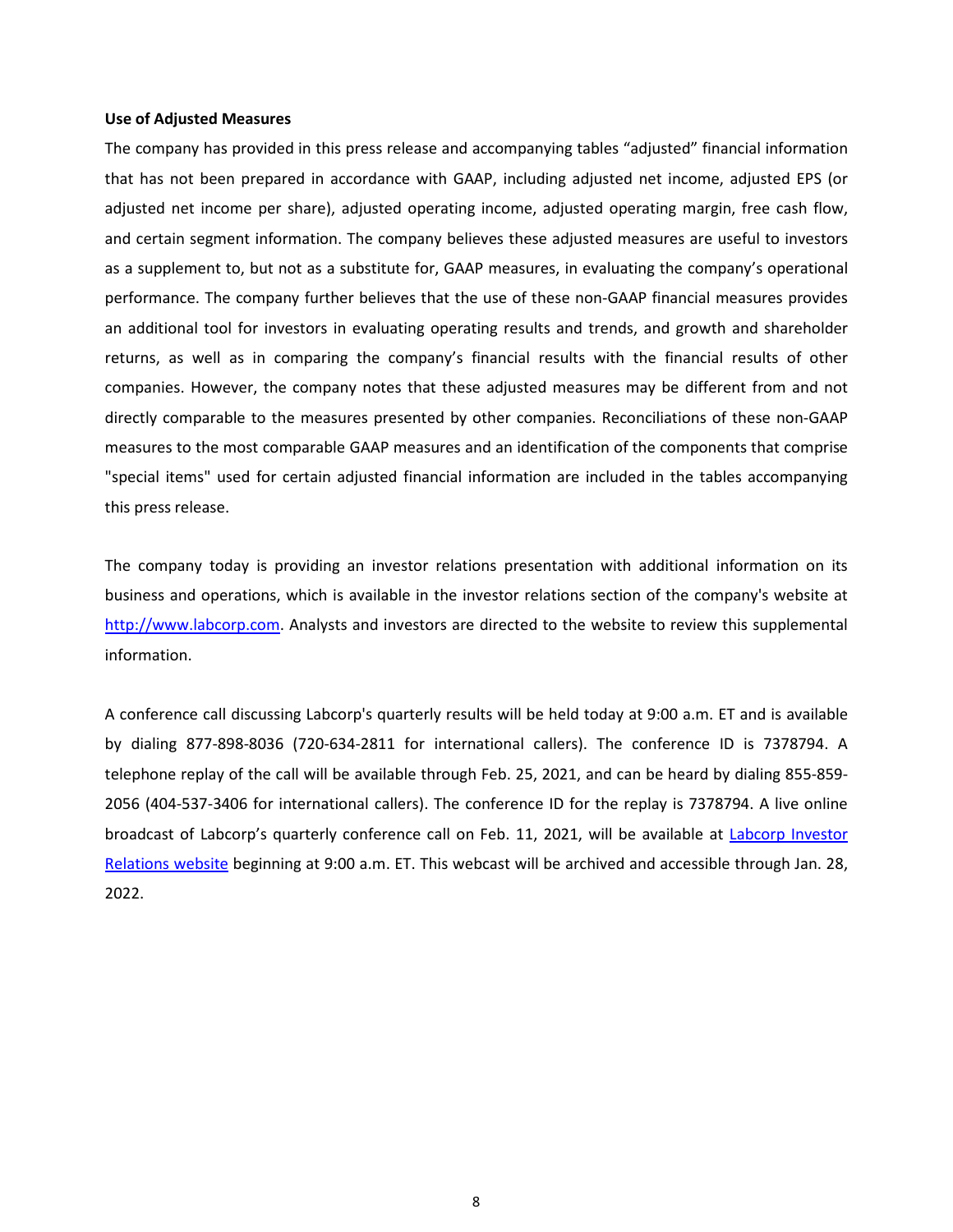### **About Labcorp**

Labcorp is a leading global life sciences company that provides vital information to help doctors, hospitals, pharmaceutical companies, researchers, and patients make clear and confident decisions. Through our unparalleled diagnostics and drug development capabilities, we provide insights and accelerate innovations to improve health and improve lives. With over 75,000 employees, we serve clients in more than 100 countries. Labcorp (NYSE: LH) reported revenue of \$14.0 billion in 2020. Learn more about us at [www.Labcorp.com](https://www.labcorp.com/) or follow us on [LinkedIn](https://www.linkedin.com/company/labcorp/) and Twitte[r @Labcorp.](https://twitter.com/LabCorp)

### **Cautionary Statement Regarding Forward-Looking Statements**

*This press release contains forward-looking statements, including, but not limited to, statements with respect to the estimated 2021 guidance and the related assumptions, the impact of various factors on operating and financial results, including the projected impact of the COVID-19 pandemic on the company's businesses, operating results, cash flows and/or financial condition, statements relating to our responses to and the expected future impacts of the COVID-19 pandemic, on our business more generally as well as on general economic, business, and market conditions, future business strategies, expected savings and synergies (including from the LaunchPad initiative and from acquisitions), and the opportunities for future growth.*

*Each of the forward-looking statements is subject to change based on various important factors, many of which are beyond the company's control, including without limitation, the impact of the COVID-19 pandemic and its impact on our business and financial condition and on general economic, business, and market conditions, our ability (or inability) to execute on our plans to respond to the COVID-19 pandemic, competitive actions and other unforeseen changes and general uncertainties in the marketplace, changes in government regulations, including healthcare reform, customer purchasing decisions, including changes in payer regulations or policies, other adverse actions of governmental and third-party payers, changes in testing guidelines or recommendations, federal, state, and local government responses to the COVID-19 pandemic, the effect of public opinion on the company's reputation, adverse results in material litigation matters, the impact of changes in tax laws and regulations, failure to maintain or develop customer relationships, our ability to develop or acquire new products and adapt to technological changes, failure in information technology, systems or data security, adverse weather conditions, the number of revenue days in a financial period, employee relations, personnel costs, and the effect of exchange rate fluctuations. These factors, in some cases, have affected and in the future (together with other factors) could affect the company's ability to implement the company's business strategy and actual results could differ materially from those suggested by these forward-looking statements. As a result, readers are cautioned not to place undue reliance on any of our forward-looking statements.*

*The company has no obligation to provide any updates to these forward-looking statements even if its expectations change. All forward-looking statements are expressly qualified in their entirety by this cautionary statement. Further information on potential factors, risks and uncertainties that could affect operating and financial results is included in the company's most recent Annual Report on Form 10-K and subsequent Forms 10-Q, including in each case under the heading RISK FACTORS, and in the company's other filings with the SEC. The information in this press release should be read in conjunction with a review of the company's filings with the SEC including the information in the company's most recent Annual Report on Form 10-K, and subsequent Forms 10-Q, under the heading MANAGEMENT'S DISCUSSION AND ANALYSIS OF FINANCIAL CONDITION AND RESULTS OF OPERATIONS.*

> - End of Text - - Tables to Follow -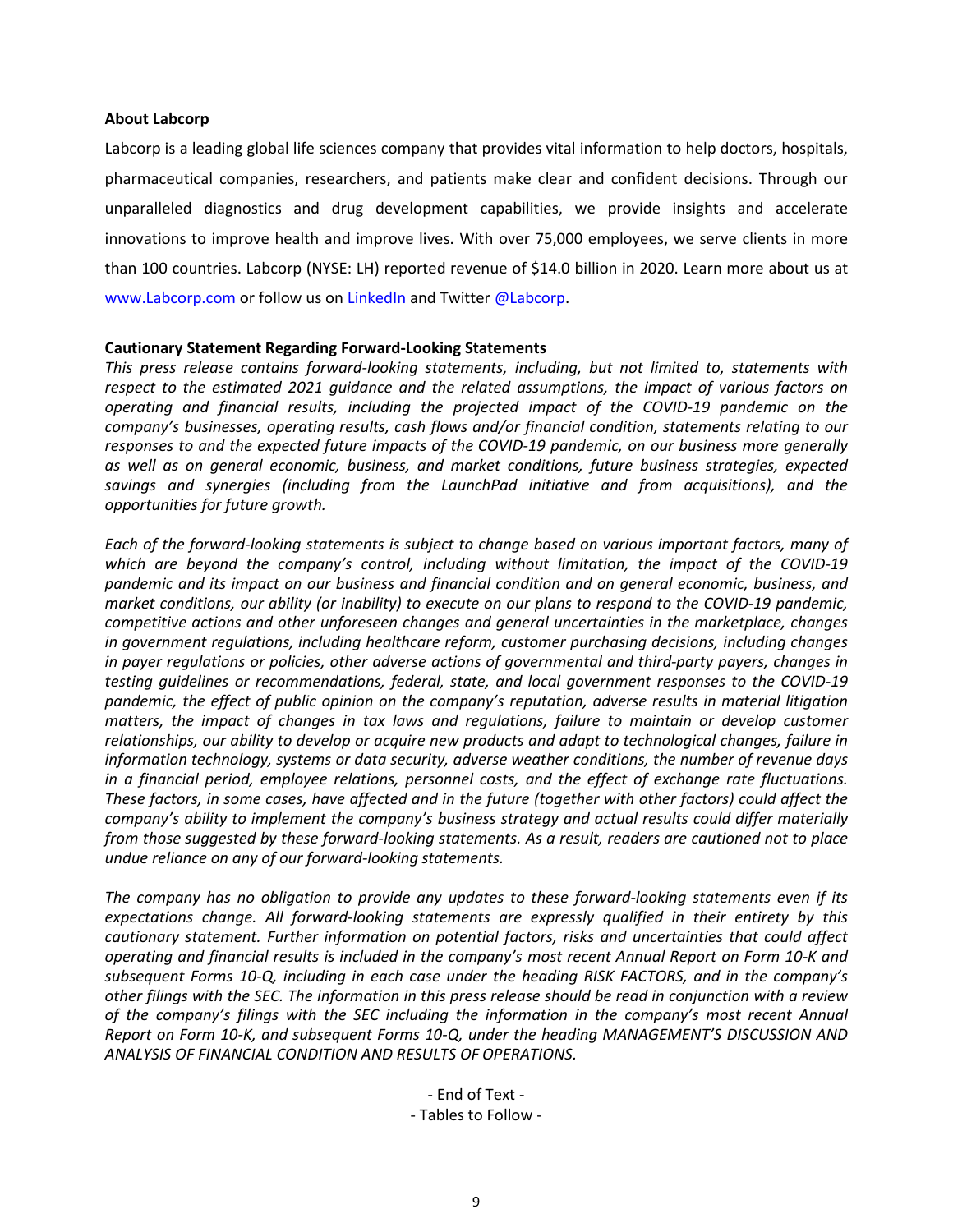## **LABORATORY CORPORATION OF AMERICA HOLDINGS AND SUBSIDIARIES CONSOLIDATED STATEMENTS OF OPERATIONS**

(Dollars in Millions, except per share data)

|                                                                            | <b>Three Months Ended</b><br>December 31, |                    | <b>Twelve Months Ended</b><br>December 31, |             |  |  |
|----------------------------------------------------------------------------|-------------------------------------------|--------------------|--------------------------------------------|-------------|--|--|
|                                                                            | 2020                                      | 2019               | 2020                                       | 2019        |  |  |
| Revenues                                                                   | \$4,489.8                                 | \$2,953.4          | \$13,978.5                                 | \$11,554.8  |  |  |
| Cost of revenues                                                           | 2,584.9                                   | 2,132.7            | 9,025.7                                    | 8,302.3     |  |  |
| Gross profit                                                               | 1,904.9                                   | 820.7              | 4,952.8                                    | 3,252.5     |  |  |
| Selling, general and administrative expenses                               | 518.0                                     | 413.9              | 1,729.3                                    | 1,624.5     |  |  |
| Goodwill and other asset impairments                                       | 1.2                                       |                    | 462.1                                      |             |  |  |
| Amortization of intangibles and other assets                               | 90.8                                      | 64.2               | 275.4                                      | 243.2       |  |  |
| Restructuring and other charges                                            | 1.7                                       | 6.2                | 40.6                                       | 54.6        |  |  |
| Operating income                                                           | 1,293.2                                   | 336.4              | 2,445.4                                    | 1,330.2     |  |  |
| Other income (expense):                                                    |                                           |                    |                                            |             |  |  |
| Interest expense                                                           | (48.3)                                    | (64.4)             | (207.4)                                    | (240.7)     |  |  |
| Equity method income, net                                                  | 4.7                                       | 1.9                | 2.9                                        | 9.8         |  |  |
| Investment income                                                          | 2.6                                       | 4.0                | 10.3                                       | 8.8         |  |  |
| Other, net                                                                 | (9.5)                                     | 15.0               | (32.1)                                     | (3.2)       |  |  |
| Earnings before income taxes                                               | 1,242.7                                   | 292.9              | 2,219.1                                    | 1,104.9     |  |  |
| Provision for income taxes                                                 | 304.1                                     | 65.6               | 662.1                                      | 280.0       |  |  |
| Net earnings                                                               | 938.6                                     | 227.3              | 1,557.0                                    | 824.9       |  |  |
| Less: Net earnings attributable to the noncontrolling interest             | (0.3)                                     | (0.2)              | (0.9)                                      | (1.1)       |  |  |
| Net earnings attributable to Laboratory Corporation of America<br>Holdings | \$<br>938.3                               | <u>\$</u><br>227.1 | \$1,556.1                                  | \$<br>823.8 |  |  |
| Basic earnings per common share                                            | <u>9.62 \$</u>                            | <u>2.34 \$</u>     | <u>15.99 \$</u>                            | <u>8.42</u> |  |  |
| Diluted earnings per common share                                          | $9.54 \quad S$                            | <u>2.32 \$</u>     | <u>15.88 \$</u>                            | 8.35        |  |  |
| Weighted average basic shares outstanding                                  | 97.5                                      | 97.2               | 97.3                                       | 97.9        |  |  |
| Weighted average diluted shares outstanding                                | 98.3                                      | 98.0               | 98.0                                       | 98.6        |  |  |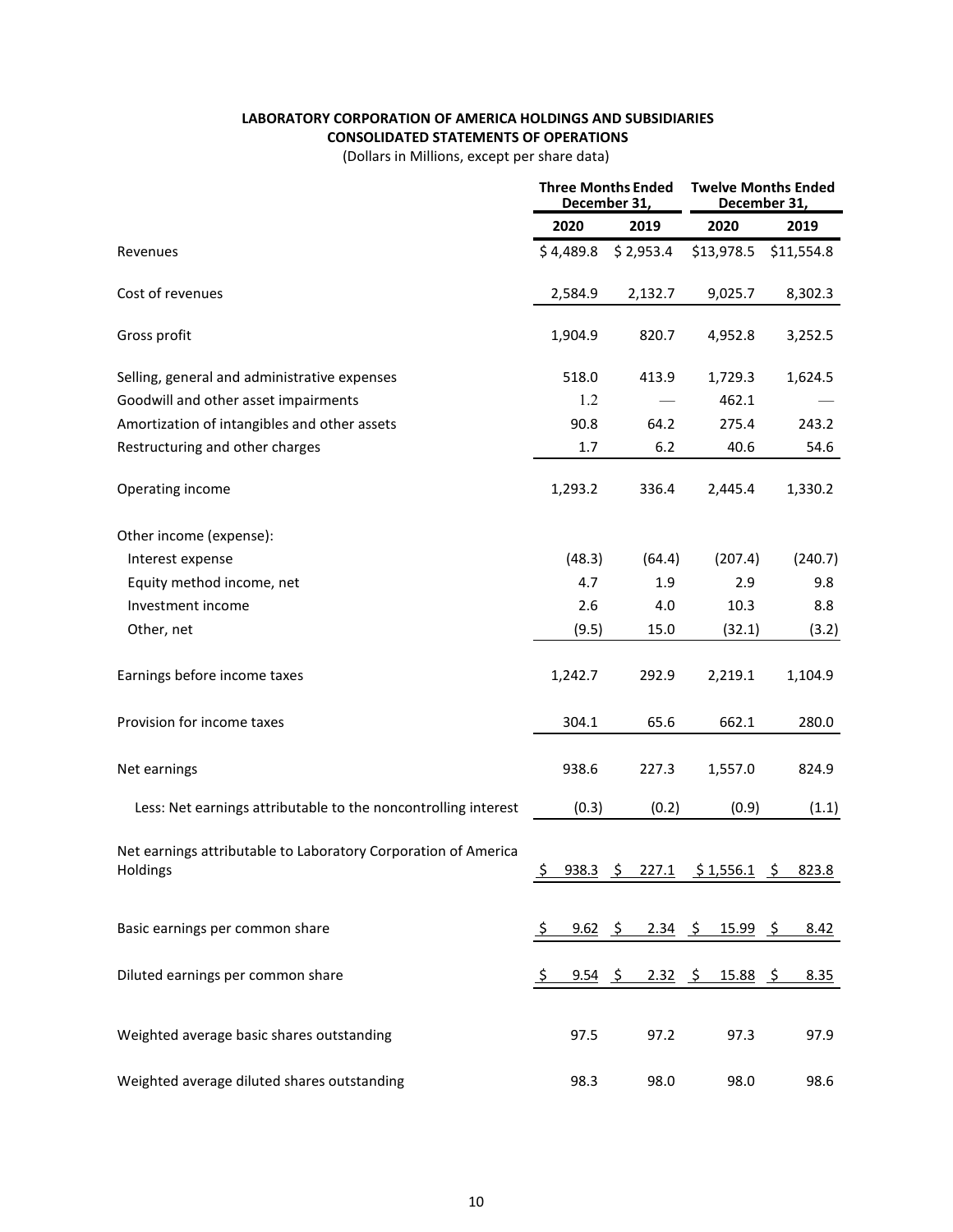# **LABORATORY CORPORATION OF AMERICA HOLDINGS AND SUBSIDIARIES CONSOLIDATED BALANCE SHEETS**

(Dollars in Millions)

|                                                                                                                                    |    | December 31,<br>2020 | December 31,<br>2019 |  |  |
|------------------------------------------------------------------------------------------------------------------------------------|----|----------------------|----------------------|--|--|
| <b>ASSETS</b>                                                                                                                      |    |                      |                      |  |  |
| Current assets:                                                                                                                    |    |                      |                      |  |  |
| Cash and cash equivalents                                                                                                          | \$ | 1,320.8 \$           | 337.5                |  |  |
| Accounts receivable, net of allowance for doubtful accounts of \$22.1 and \$19.0 as of December<br>31, 2020 and 2019, respectively |    | 2,479.8              | 1,543.9              |  |  |
| Unbilled services                                                                                                                  |    | 536.8                | 481.4                |  |  |
| Supplies inventory                                                                                                                 |    | 423.2                | 244.7                |  |  |
| Prepaid expenses and other                                                                                                         |    | 364.8                | 373.7                |  |  |
| <b>Total current assets</b>                                                                                                        |    | 5,125.4              | 2,981.2              |  |  |
| Property, plant and equipment, net                                                                                                 |    | 2,729.6              | 2,636.6              |  |  |
| Goodwill, net                                                                                                                      |    | 7,751.5              | 7,865.0              |  |  |
| Intangible assets, net                                                                                                             |    | 3,961.1              | 4,034.5              |  |  |
| Joint venture partnerships and equity method investments                                                                           |    | 73.5                 | 84.9                 |  |  |
| Deferred income taxes                                                                                                              |    | 20.6                 | 8.8                  |  |  |
| Other assets, net                                                                                                                  |    | 410.0                | 435.4                |  |  |
| Total assets                                                                                                                       | \$ | 20,071.7             | 18,046.4<br>\$       |  |  |
| LIABILITIES AND SHAREHOLDERS' EQUITY                                                                                               |    |                      |                      |  |  |
| Current liabilities:                                                                                                               |    |                      |                      |  |  |
| Accounts payable                                                                                                                   | \$ | 638.9                | \$<br>632.3          |  |  |
| Accrued expenses and other                                                                                                         |    | 1,357.7              | 942.4                |  |  |
| Unearned revenue                                                                                                                   |    | 506.5                | 451.0                |  |  |
| Short-term operating lease liabilities                                                                                             |    | 192.0                | 206.5                |  |  |
| Short-term finance lease liabilities                                                                                               |    | 6.7                  | 8.4                  |  |  |
| Short-term borrowings and current portion of long-term debt                                                                        |    | 376.7                | 415.2                |  |  |
| Total current liabilities                                                                                                          |    | 3,078.5              | 2,655.8              |  |  |
| Long-term debt, less current portion                                                                                               |    | 5,419.0              | 5,789.8              |  |  |
| Operating lease liabilities                                                                                                        |    | 677.6                | 596.6                |  |  |
| Financing lease liabilities                                                                                                        |    | 84.4                 | 91.1                 |  |  |
| Deferred income taxes and other tax liabilities                                                                                    |    | 905.4                | 942.8                |  |  |
| Other liabilities                                                                                                                  |    | 526.4                | 383.2                |  |  |
| <b>Total liabilities</b>                                                                                                           |    | 10,691.3             | 10,459.3             |  |  |
| Commitments and contingent liabilities                                                                                             |    |                      |                      |  |  |
| Noncontrolling interest                                                                                                            |    | 20.7                 | 20.1                 |  |  |
| Shareholders' equity                                                                                                               |    |                      |                      |  |  |
| Common stock, 97.5 and 97.2 shares outstanding at December 31, 2020 and 2019, respectively                                         |    | 9.0                  | 9.0                  |  |  |
| Additional paid-in capital                                                                                                         |    | 110.3                | 26.8                 |  |  |
| Retained earnings                                                                                                                  |    | 9,402.3              | 7,903.6              |  |  |
| Accumulated other comprehensive loss                                                                                               |    | (161.9)              | (372.4)              |  |  |
| Total shareholders' equity                                                                                                         |    | 9,359.7              | 7,567.0              |  |  |
| Total liabilities and shareholders' equity                                                                                         | Ś  | 20,071.7             | \$<br>18,046.4       |  |  |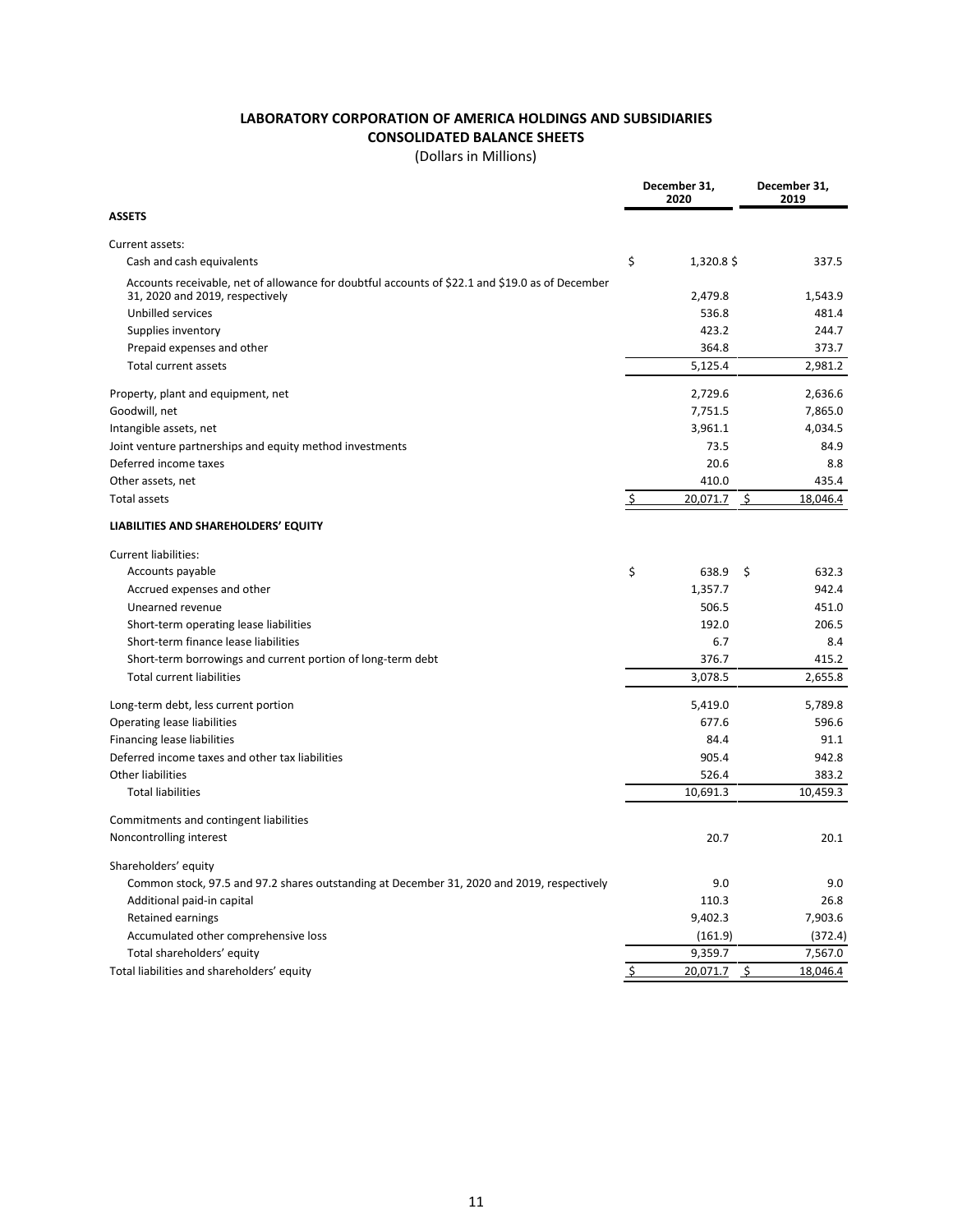#### **LABORATORY CORPORATION OF AMERICA HOLDINGS AND SUBSIDIARIES CONSOLIDATED STATEMENTS OF CASH FLOWS** (Dollars in Millions)

|                                                                                     | <b>Three Months Ended</b><br>December 31 |                        | <b>Twelve Months Ended</b><br>December 31, |                        |  |  |
|-------------------------------------------------------------------------------------|------------------------------------------|------------------------|--------------------------------------------|------------------------|--|--|
|                                                                                     | 2020                                     | 2019                   | 2020                                       | 2019                   |  |  |
| <b>CASH FLOWS FROM OPERATING ACTIVITIES:</b>                                        |                                          |                        |                                            |                        |  |  |
| Net earnings                                                                        | \$<br>938.6                              | \$<br>227.3            | \$1,557.0                                  | \$<br>824.9            |  |  |
| Adjustments to reconcile net earnings to net cash provided by operating activities: |                                          |                        |                                            |                        |  |  |
| Depreciation and amortization                                                       | 183.9                                    | 155.8                  | 624.7                                      | 577.2                  |  |  |
| Stock compensation                                                                  | 26.8                                     | 23.5                   | 111.7                                      | 107.0                  |  |  |
| Loss on sale of business                                                            | —                                        | 1.3                    | -                                          | 13.2                   |  |  |
| Operating lease right-of-use asset expense                                          | 49.6                                     | 50.0                   | 200.3                                      | 194.1                  |  |  |
| Goodwill and other asset impairments                                                | 1.2                                      |                        | 462.1                                      |                        |  |  |
| Deferred income taxes                                                               | 1.5                                      | 5.9                    | (47.0)                                     | 29.2                   |  |  |
| Other, net                                                                          | 28.2                                     | (7.1)                  | 83.4                                       | (6.5)                  |  |  |
| Change in assets and liabilities (net of effects of acquisitions and divestitures): |                                          |                        |                                            |                        |  |  |
| (Increase) decrease in accounts receivable                                          | (366.5)                                  | 80.2                   | (913.4)                                    | (64.1)                 |  |  |
| Increase (decrease) in unbilled services                                            | 75.3                                     | 0.5                    | (42.5)                                     | (59.0)                 |  |  |
| Increase in inventory                                                               | (49.1)                                   | (7.4)                  | (196.6)                                    | (21.9)                 |  |  |
| Increase in prepaid expenses and other                                              | (31.5)                                   | (48.4)                 | (5.4)                                      | (42.6)                 |  |  |
| Increase (decrease) in accounts payable                                             | (22.6)                                   | 15.4                   | (5.3)                                      | (12.8)                 |  |  |
| Increase in deferred revenue                                                        | 4.3                                      | 39.1                   | 48.4                                       | 38.1                   |  |  |
| Increase (decrease) in accrued expenses and other                                   | (65.1)                                   | 33.7                   | 257.9                                      | (132.1)                |  |  |
| Net cash provided by operating activities                                           | 774.6                                    | 569.8                  | 2,135.3                                    | 1,444.7                |  |  |
| <b>CASH FLOWS FROM INVESTING ACTIVITIES:</b>                                        |                                          |                        |                                            |                        |  |  |
| Capital expenditures                                                                | (99.4)                                   | (128.2)                | (381.7)                                    | (400.2)                |  |  |
| Purchases of investments                                                            | (10.8)                                   | (6.2)                  | (40.1)                                     | (27.5)                 |  |  |
| Proceeds from sale of assets                                                        | 41.0                                     | 1.9                    | 42.1                                       | 7.7                    |  |  |
| Proceeds from sale or distributions of investments                                  |                                          | 1.8                    | 1.0                                        | 11.2                   |  |  |
| Proceeds from sale of business                                                      |                                          |                        |                                            |                        |  |  |
| Proceeds from exit of swaps                                                         |                                          | 1.7                    | 3.1                                        | 1.7                    |  |  |
| Acquisition of businesses, net of cash acquired                                     | (58.8)                                   | (23.1)                 | (267.6)                                    | (876.0)                |  |  |
| Net cash used for investing activities                                              | (128.0)                                  | (152.1)                | (643.2)                                    | (1, 283.1)             |  |  |
| <b>CASH FLOWS FROM FINANCING ACTIVITIES:</b>                                        |                                          |                        |                                            |                        |  |  |
| Proceeds from Senior Notes offerings                                                |                                          | 1,050.0                |                                            | 1,050.0                |  |  |
| <b>Payments on Senior Notes</b>                                                     |                                          | (687.9)                | (412.2)                                    | (687.9)                |  |  |
| Proceeds from term loan                                                             |                                          |                        |                                            | 850.0                  |  |  |
| Payments on term loan                                                               |                                          | (752.0)                |                                            | (1,002.0)              |  |  |
| Proceeds from revolving credit facilities                                           |                                          | 22.0                   | 151.7                                      | 495.0                  |  |  |
| Payments on revolving credit facilities                                             |                                          | (22.0)                 | (151.7)                                    | (495.0)                |  |  |
| Payment of debt issuance costs                                                      |                                          | (11.6)                 |                                            | (11.6)                 |  |  |
| Net share settlement tax payments from issuance of stock to employees               | (2.5)                                    | (0.2)                  | (34.5)                                     | (40.6)                 |  |  |
| Net proceeds from issuance of stock to employees                                    | 5.3                                      | 5.7                    | 55.9                                       | 64.7                   |  |  |
| Purchase of common stock                                                            |                                          | (50.0)                 | (100.0)                                    | (450.0)                |  |  |
| Other                                                                               | (3.8)                                    | (3.4)                  | (26.6)                                     | (25.3)                 |  |  |
| Net cash used for financing activities                                              | (1.0)                                    | (449.4)                | (517.4)                                    | (252.7)                |  |  |
| Effect of exchange rate changes on cash and cash equivalents                        | 8.0                                      | 8.1                    | 8.6                                        | 1.8                    |  |  |
| Net increase (decrease) in cash and cash equivalents                                | 653.6                                    | (23.6)                 | 983.3                                      | (89.3)                 |  |  |
| Cash and cash equivalents at beginning of period                                    | 667.2                                    | 361.1                  | 337.5                                      | 426.8                  |  |  |
| Cash and cash equivalents at end of period                                          | \$1,320.8                                | $\frac{1}{2}$<br>337.5 | \$1,320.8                                  | $\frac{1}{2}$<br>337.5 |  |  |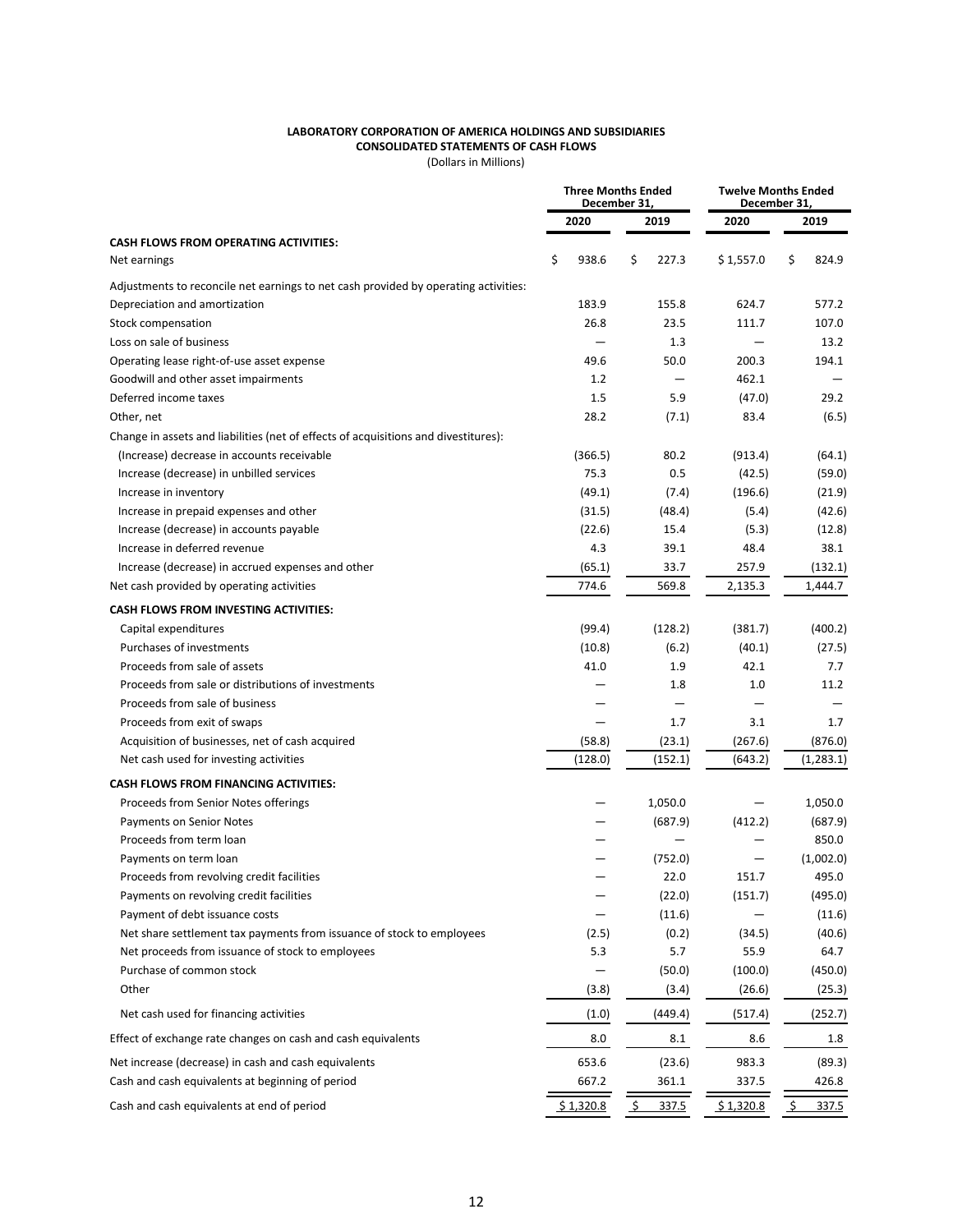## **LABORATORY CORPORATION OF AMERICA HOLDINGS Condensed Combined Non-GAAP Adjusted Segment Information**

(Dollars in Millions)

|                                        |    | <b>Three Months Ended</b><br>December 31, |    |         | <b>Twelve Months Ended</b><br>December 31, |          |    |          |  |
|----------------------------------------|----|-------------------------------------------|----|---------|--------------------------------------------|----------|----|----------|--|
|                                        |    | 2020                                      |    | 2019    |                                            | 2020     |    | 2019     |  |
| <b>Diagnostics</b>                     |    |                                           |    |         |                                            |          |    |          |  |
| Revenues                               | \$ | 3,154.6                                   | \$ | 1,757.8 | \$                                         | 9,253.4  | \$ | 6,999.9  |  |
| <b>Adjusted Operating Income</b>       | \$ | 1,234.4                                   | \$ | 277.1   | \$                                         | 2,801.3  | \$ | 1,229.1  |  |
| <b>Adjusted Operating Margin</b>       |    | 39.1%                                     |    | 15.8%   | 30.3%                                      |          |    | 17.6 %   |  |
| <b>Drug Development</b>                |    |                                           |    |         |                                            |          |    |          |  |
| Revenues                               | \$ | 1,398.3                                   | \$ | 1,201.7 | \$                                         | 4,877.7  | \$ | 4,578.1  |  |
| <b>Adjusted Operating Income</b>       | \$ | 248.4                                     | Ś  | 183.2   | \$                                         | 721.6    | Ś  | 637.9    |  |
| <b>Adjusted Operating Margin</b>       |    | 17.8%                                     |    | 15.2 %  |                                            | 14.8%    |    | 13.9%    |  |
| Consolidated                           |    |                                           |    |         |                                            |          |    |          |  |
| Revenues                               | \$ | 4,489.8                                   | \$ | 2,953.4 | \$                                         | 13,978.5 | \$ | 11,554.8 |  |
| Adjusted Segment Operating Income      | \$ | 1,482.8                                   | \$ | 460.3   | \$                                         | 3,522.9  | \$ | 1,867.0  |  |
| Unallocated corporate expense          | \$ | (53.3)                                    | \$ | (38.3)  | \$                                         | (191.0)  | \$ | (156.2)  |  |
| Consolidated Adjusted Operating Income | \$ | 1,429.5                                   | \$ | 422.0   | \$                                         | 3,331.9  | \$ | 1,710.8  |  |
| <b>Adjusted Operating Margin</b>       |    | 31.8%                                     |    | 14.3%   |                                            | 23.8%    |    | 14.8%    |  |

The consolidated revenue and adjusted segment operating income are presented net of intersegment transaction eliminations. Adjusted operating income and adjusted operating margin are non-GAAP measures. See the subsequent reconciliation of non-GAAP financial measures.